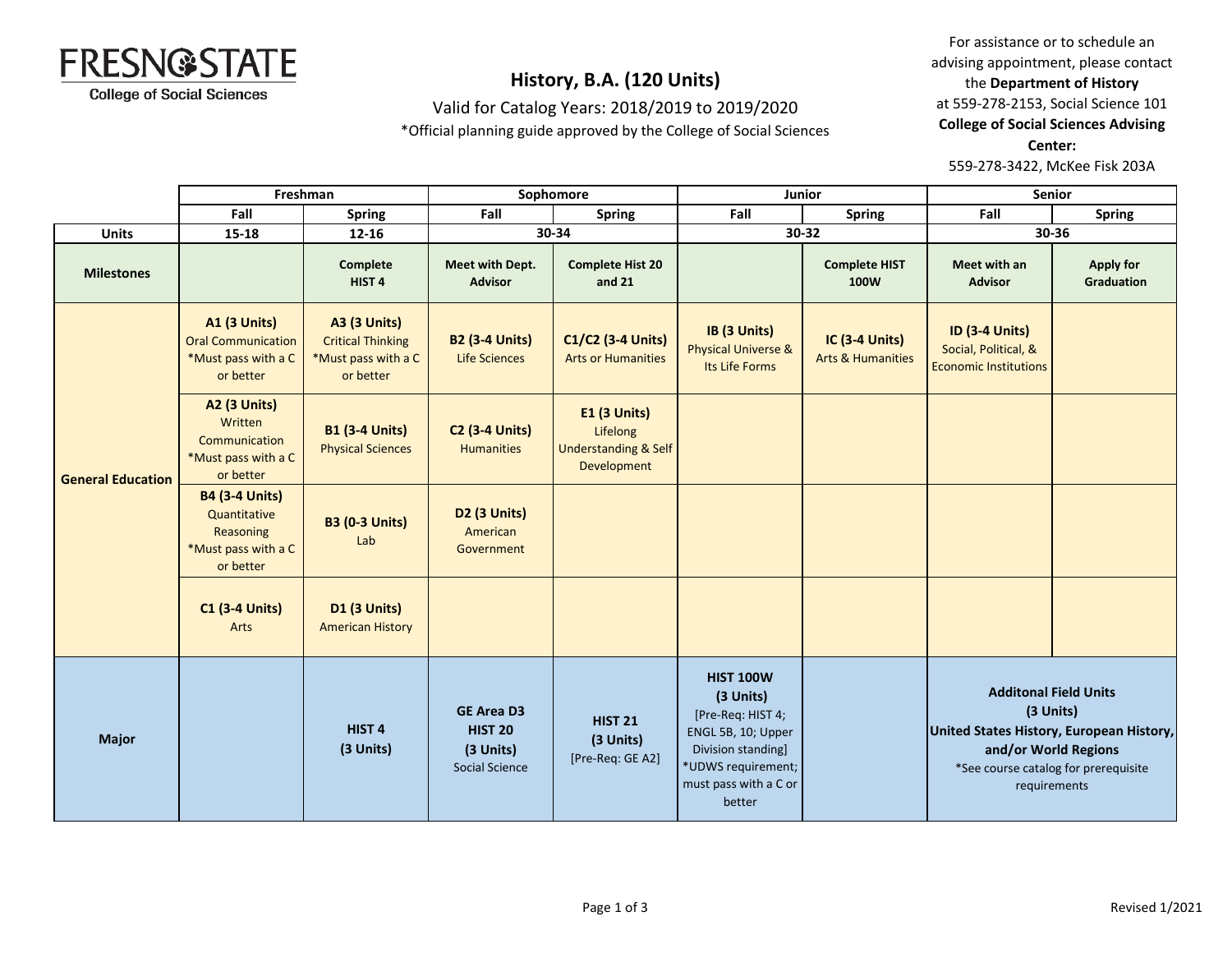

Valid for Catalog Years: 2018/2019 to 2019/2020 \*Official planning guide approved by the College of Social Sciences

For assistance or to schedule an advising appointment, please contact the **Department of History** at 559-278-2153, Social Science 101 **College of Social Sciences Advising Center:**  559-278-3422, McKee Fisk 203A

|              | Freshman |               | Sophomore |                                                                          | <b>Junior</b> |                                                                                                                                                                                                                                                                                                                                                                                  | <b>Senior</b>                                                                                                                 |                                                                                                                                                                       |  |
|--------------|----------|---------------|-----------|--------------------------------------------------------------------------|---------------|----------------------------------------------------------------------------------------------------------------------------------------------------------------------------------------------------------------------------------------------------------------------------------------------------------------------------------------------------------------------------------|-------------------------------------------------------------------------------------------------------------------------------|-----------------------------------------------------------------------------------------------------------------------------------------------------------------------|--|
|              | Fall     | <b>Spring</b> | Fall      | <b>Spring</b>                                                            | Fall          | <b>Spring</b>                                                                                                                                                                                                                                                                                                                                                                    | Fall                                                                                                                          | <b>Spring</b>                                                                                                                                                         |  |
| <b>Units</b> | 15-18    | $12 - 16$     |           | 30-34                                                                    |               | 30-32                                                                                                                                                                                                                                                                                                                                                                            |                                                                                                                               | 30-36                                                                                                                                                                 |  |
|              |          |               |           | <b>Lower Division Requirements</b><br>(3 Units)<br>HIST 3, 5, 6, 7, 8, 9 |               | <b>United States History Field (6 Units)</b><br>Select SIX units from the following: HIST<br>101, 102T, 137, 146, 153, 156, 158, 159,<br>170, 171, 172, 173, 174, 175, 177, 178,<br>179T, 180, 182, 183, 186, 187, 188, 190,<br>193, 194<br>*See course catalog for prerequisite<br>requirements                                                                                 |                                                                                                                               | <b>Additonal Field Units</b><br>(3 Units)<br>United States History, European History,<br>and/or World Regions<br>*See course catalog for prerequisite<br>requirements |  |
| <b>Major</b> |          |               |           | <b>Lower Division Requirements</b><br>(3 Units)<br>HIST 3, 5, 6, 7, 8, 9 |               | <b>European History Field (6 Units)</b><br><b>Select THREE units from each section:</b><br>(A): HIST 103, 111, 112, 116, 117, 118,<br>119T, 121, 122, 124T, 125, 126, 127,<br>130, 131, 139, 150, 190, 193<br>(B): HIST 104, 129T, 132, 133, 134, 135,<br>138, 140, 141, 142, 143, 144, 145, 149T,<br>151, 152, 190, 193<br>*See course catalog for prerequisite<br>requirements | <b>Additonal Field Units</b><br>(3 Units)<br>United States History, European History,<br>and/or World Regions<br>requirements | *See course catalog for prerequisite                                                                                                                                  |  |
|              |          |               |           |                                                                          |               | <b>World Regions Field (6 Units)</b><br>Select SIX units from the following: HIST<br>102T, 105, 106, 107, 108A, 108B, 109T,<br>110, 115, 157, 160, 162, 164, 165, 166,<br>167, 168, 169T, 176, 190, 191, 192, 193,<br>199T<br>*See course catalog for prerequisite<br>requirements                                                                                               |                                                                                                                               |                                                                                                                                                                       |  |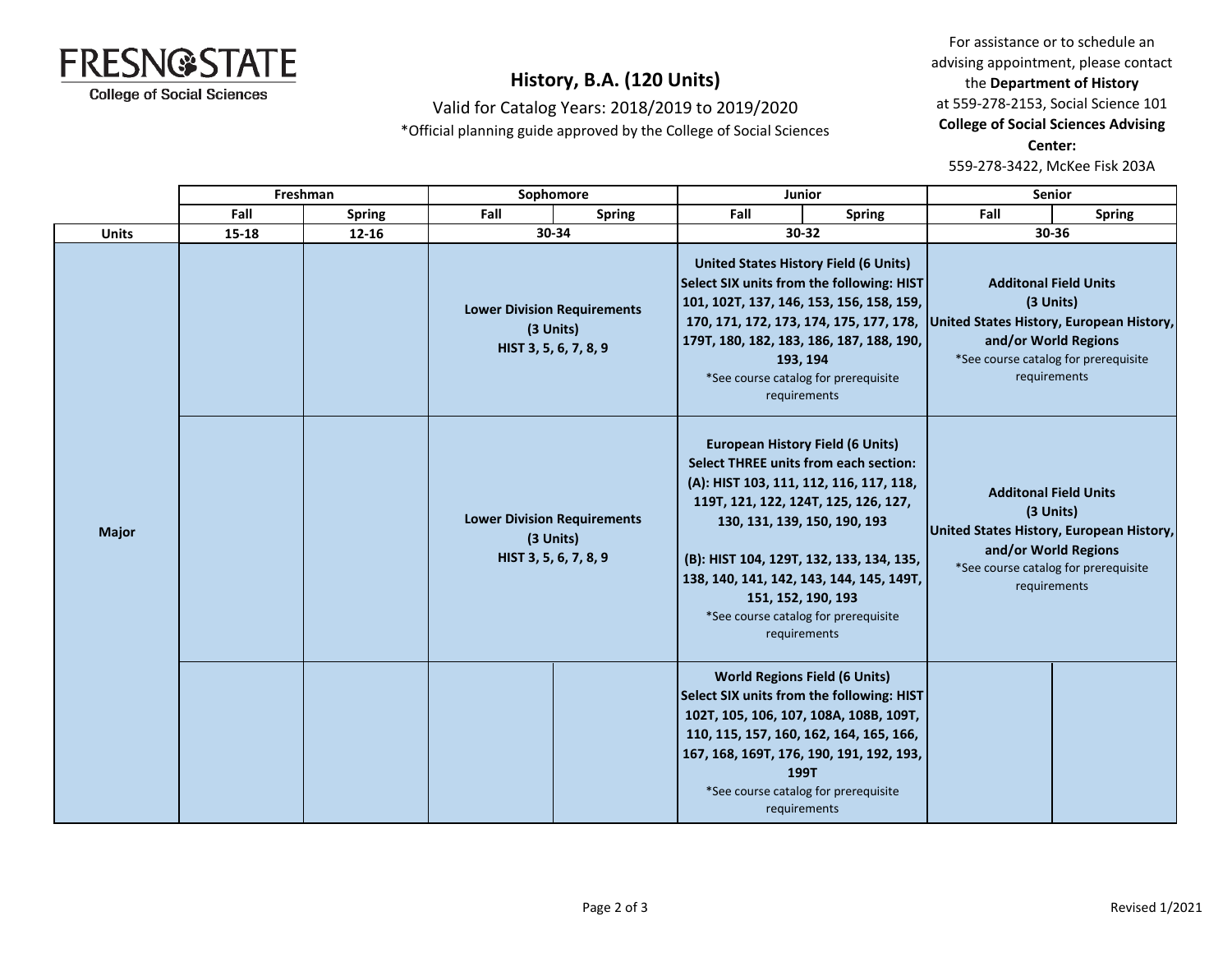

### Valid for Catalog Years: 2018/2019 to 2019/2020

\*Official planning guide approved by the College of Social Sciences

For assistance or to schedule an advising appointment, please contact the **Department of History** at 559-278-2153, Social Science 101 **College of Social Sciences Advising Center:** 

559-278-3422, McKee Fisk 203A

|                                 |                 | Freshman      | Sophomore |                 | Junior |                 | Senior          |                                                 |
|---------------------------------|-----------------|---------------|-----------|-----------------|--------|-----------------|-----------------|-------------------------------------------------|
|                                 | Fall            | <b>Spring</b> | Fall      | <b>Spring</b>   | Fall   | <b>Spring</b>   | Fall            | <b>Spring</b>                                   |
| <b>Units</b>                    | $15 - 18$       | $12 - 16$     |           | 30-34           |        | $30 - 32$       |                 | 30-36                                           |
| <b>Additional</b><br>Graduation | <b>Elective</b> |               |           | <b>Elective</b> |        | <b>Elective</b> | <b>Elective</b> | MI (3 Units)<br>Multicultural/<br>International |
| <b>Requirements</b>             |                 |               |           |                 |        |                 | <b>Elective</b> | <b>Elective</b>                                 |
|                                 |                 |               |           |                 |        |                 |                 | <b>Elective</b>                                 |
|                                 |                 |               |           |                 |        |                 |                 | <b>Elective</b>                                 |

#### **FOOTNOTES:**

**Prerequisites/Corequisites:** Other restrictions may apply. Please see your course catalog for detailed prerequisite/corequisite requirements.

**Grade Requirements:** History majors are not permitted to take history courses by CR/NC grading.

General Education: Units in this area may be used toward a double major or minor (see double major or departmental minor). Consult the appropriate department chair, program coordinator, or faculty adviser for further information.

Electives (27 units): Units in this area may be used toward a double major or minor. Students must earn a minimum of 120 units total to graduate. The number of required elective units may vary, depending on the amount of units earned from major and GE courses.

**HIST 11 & 12:** It is strongly recommended that history majors take both.

HIST 190: Up to 3 units may be applied toward the major. This course may not be taken in lieu of a course offered by the department. Students should have taken courses in the appropriate field prior to taking HIST 190.

**HIST 193:** No more than 3 units can be applied to any one field.

**Upper Division Writing Skills requirement (UDWS):** HIST 100W should be scheduled in consultation with faculty.

\*Students who are planning to do graduate work in history are advised to take a foreign language as an undergraduate in consultation with the History Department.

Substitutions: If substitutions/exceptions/waivers are made for any major courses that also meet GE and/or the Multicultural/International graduation requirement, the student is responsible for completing additional courses to satisfy the respective areas (GE and/or MI). This also includes the upperdivision writing requirement.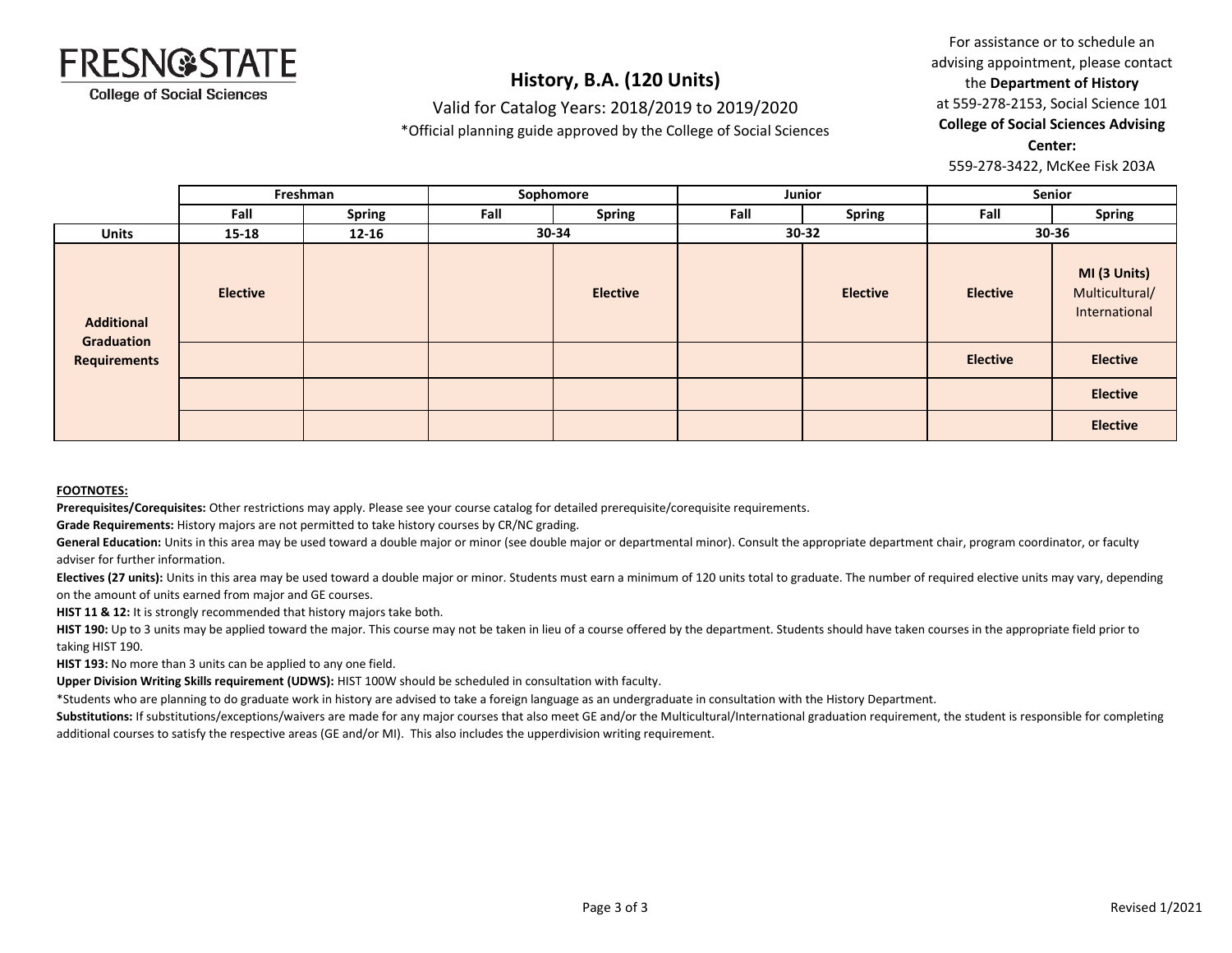

Valid for Catalog Years: 2016/2017

\*Official planning guide approved by the College of Social Sciences

For assistance or to schedule an advising appointment, please contact the **Department of History** at 559-278-2153, Social Science 101 **College of Social Sciences Advising Center:** 

559-278-3422, McKee Fisk 203A

|                             | Freshman                                                                                   |                                                                                     | Sophomore                                                                 |                                                                                   | Junior                                                                                                                                                  |                                                       | <b>Senior</b>                                                                                                                                                      |                                                 |
|-----------------------------|--------------------------------------------------------------------------------------------|-------------------------------------------------------------------------------------|---------------------------------------------------------------------------|-----------------------------------------------------------------------------------|---------------------------------------------------------------------------------------------------------------------------------------------------------|-------------------------------------------------------|--------------------------------------------------------------------------------------------------------------------------------------------------------------------|-------------------------------------------------|
|                             | Fall                                                                                       | <b>Spring</b>                                                                       | Fall                                                                      | <b>Spring</b>                                                                     | Fall                                                                                                                                                    | <b>Spring</b>                                         | Fall                                                                                                                                                               | <b>Spring</b>                                   |
| <b>Units</b>                | 15-18                                                                                      | $12 - 16$                                                                           | 30-34                                                                     |                                                                                   | 30-32                                                                                                                                                   |                                                       | 30-36                                                                                                                                                              |                                                 |
| <b>Milestones</b>           |                                                                                            | Complete<br>HIST <sub>4</sub>                                                       | Meet with Dept.<br><b>Advisor</b>                                         | <b>Complete Hist 20</b><br>and 21                                                 |                                                                                                                                                         | <b>Complete HIST</b><br>100W                          | Meet with an<br><b>Advisor</b>                                                                                                                                     | <b>Apply for</b><br>Graduation                  |
| General<br><b>Education</b> | <b>A1 (3 Units)</b><br><b>Oral Communication</b><br>*Must pass with a C<br>or better       | <b>A3 (3 Units)</b><br><b>Critical Thinking</b><br>*Must pass with a C<br>or better | <b>B2 (3-4 Units)</b><br><b>Life Sciences</b>                             | C1/C2 (3-4 Units)<br><b>Arts or Humanities</b>                                    | IB (3 Units)<br><b>Physical Universe &amp;</b><br>Its Life Forms                                                                                        | <b>IC (3-4 Units)</b><br><b>Arts &amp; Humanities</b> | <b>ID (3-4 Units)</b><br>Social, Political, &<br><b>Economic Institutions</b>                                                                                      | MI (3 Units)<br>Multicultural/<br>International |
|                             | <b>A2 (3 Units)</b><br>Written<br><b>Communication</b><br>*Must pass with a C<br>or better | <b>B1 (3-4 Units)</b><br><b>Physical Sciences</b>                                   | <b>C2 (3-4 Units)</b><br><b>Humanities</b>                                | <b>E1 (3 Units)</b><br>Lifelong<br><b>Understanding &amp; Self</b><br>Development |                                                                                                                                                         |                                                       |                                                                                                                                                                    |                                                 |
|                             | <b>B4 (3-4 Units)</b><br>Quantitative<br>Reasoning<br>*Must pass with a C<br>or better     | <b>B3 (0-3 Units)</b><br>Lab                                                        | D <sub>2</sub> (3 Units)<br>American<br>Government                        |                                                                                   |                                                                                                                                                         |                                                       |                                                                                                                                                                    |                                                 |
|                             | <b>C1 (3-4 Units)</b><br>Arts                                                              | <b>D1 (3 Units)</b><br><b>American History</b>                                      |                                                                           |                                                                                   |                                                                                                                                                         |                                                       |                                                                                                                                                                    |                                                 |
|                             |                                                                                            | HIST <sub>4</sub><br>(3 Units)                                                      | <b>GE Area D3</b><br><b>HIST 20</b><br>(3 Units)<br><b>Social Science</b> | <b>HIST 21</b><br>(3 Units)<br>[Pre-Req: GE A2]                                   | <b>HIST 100W</b><br>(3 Units)<br>[Pre-Req: HIST 4;<br>ENGL 5B, 10; Upper<br>Division standing]<br>*UDWS requirement;<br>must pass with a C or<br>better |                                                       | <b>Additonal Field Units (3 Units)</b><br>United States History, European History,<br>and/or World Regions<br>*See course catalog for prerequisite<br>requirements |                                                 |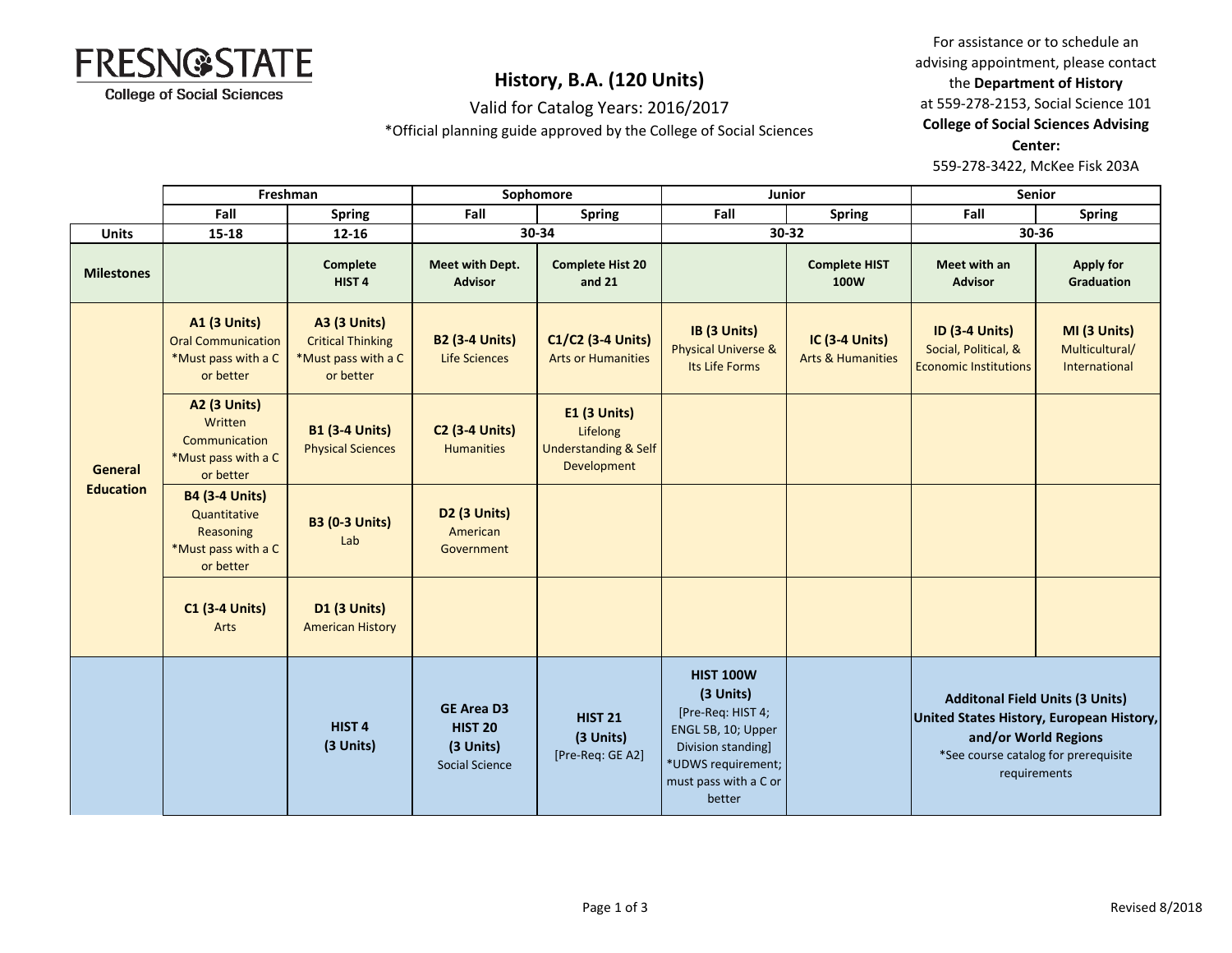

Valid for Catalog Years: 2016/2017

\*Official planning guide approved by the College of Social Sciences

For assistance or to schedule an advising appointment, please contact the **Department of History** at 559-278-2153, Social Science 101 **College of Social Sciences Advising Center:** 

559-278-3422, McKee Fisk 203A

|              |                 | Freshman      | Sophomore                                                                |                 | Junior                                                                                                                                                                                                                                                                                           |                                                                                                                                                                                         | <b>Senior</b>                                                                                                                                                      |                 |
|--------------|-----------------|---------------|--------------------------------------------------------------------------|-----------------|--------------------------------------------------------------------------------------------------------------------------------------------------------------------------------------------------------------------------------------------------------------------------------------------------|-----------------------------------------------------------------------------------------------------------------------------------------------------------------------------------------|--------------------------------------------------------------------------------------------------------------------------------------------------------------------|-----------------|
|              | Fall            | <b>Spring</b> | Fall                                                                     | <b>Spring</b>   | Fall                                                                                                                                                                                                                                                                                             | <b>Spring</b>                                                                                                                                                                           | Fall                                                                                                                                                               | <b>Spring</b>   |
| <b>Units</b> | 15-18           | 12-16         |                                                                          | 30-34           |                                                                                                                                                                                                                                                                                                  | 30-32                                                                                                                                                                                   | 30-36                                                                                                                                                              |                 |
| <b>Major</b> |                 |               | <b>Lower Division Requirements</b><br>(3 Units)<br>HIST 3, 5, 6, 7, 8, 9 |                 | <b>United States History Field (6 Units)</b><br>Select SIX units from the following: HIST<br>101, 102T, 137, 146, 153, 156, 158, 159,<br>170, 171, 172, 173, 174, 175, 177, 178,<br>179T, 180, 182, 183, 186, 187, 188, 190,<br>193, 194<br>*See course catalog for prerequisite<br>requirements |                                                                                                                                                                                         | <b>Additonal Field Units (3 Units)</b><br>United States History, European History,<br>and/or World Regions<br>*See course catalog for prerequisite<br>requirements |                 |
| <b>Major</b> |                 |               | <b>Lower Division Requirements (3 Units)</b><br>HIST 3, 5, 6, 7, 8, 9    |                 | <b>European History Field (6 Units)</b><br><b>Select THREE units from each section:</b><br>119T, 121, 122, 124T, 125, 126, 127,<br>130, 131, 139, 150, 190, 193<br>151, 152, 190, 193                                                                                                            | (A): HIST 103, 111, 112, 116, 117, 118,<br>(B): HIST 104, 129T, 132, 133, 134, 135,<br>138, 140, 141, 142, 143, 144, 145, 149T,<br>*See course catalog for prerequisite<br>requirements | <b>Additonal Field Units (3 Units)</b><br>United States History, European History,<br>and/or World Regions<br>*See course catalog for prerequisite<br>requirements |                 |
|              |                 |               |                                                                          |                 | <b>World Regions Field (6 Units)</b><br>Select SIX units from the following: HIST<br>102T, 105, 106, 107, 108A, 108B, 109T,<br>110, 115, 157, 160, 162, 164, 165, 166,<br>167, 168, 169T, 176, 190, 191, 192, 193,<br>199T<br>*See course catalog for prerequisite<br>requirements               |                                                                                                                                                                                         |                                                                                                                                                                    |                 |
|              | <b>Elective</b> |               |                                                                          | <b>Elective</b> |                                                                                                                                                                                                                                                                                                  | <b>Elective</b>                                                                                                                                                                         | <b>Elective</b>                                                                                                                                                    | <b>Elective</b> |